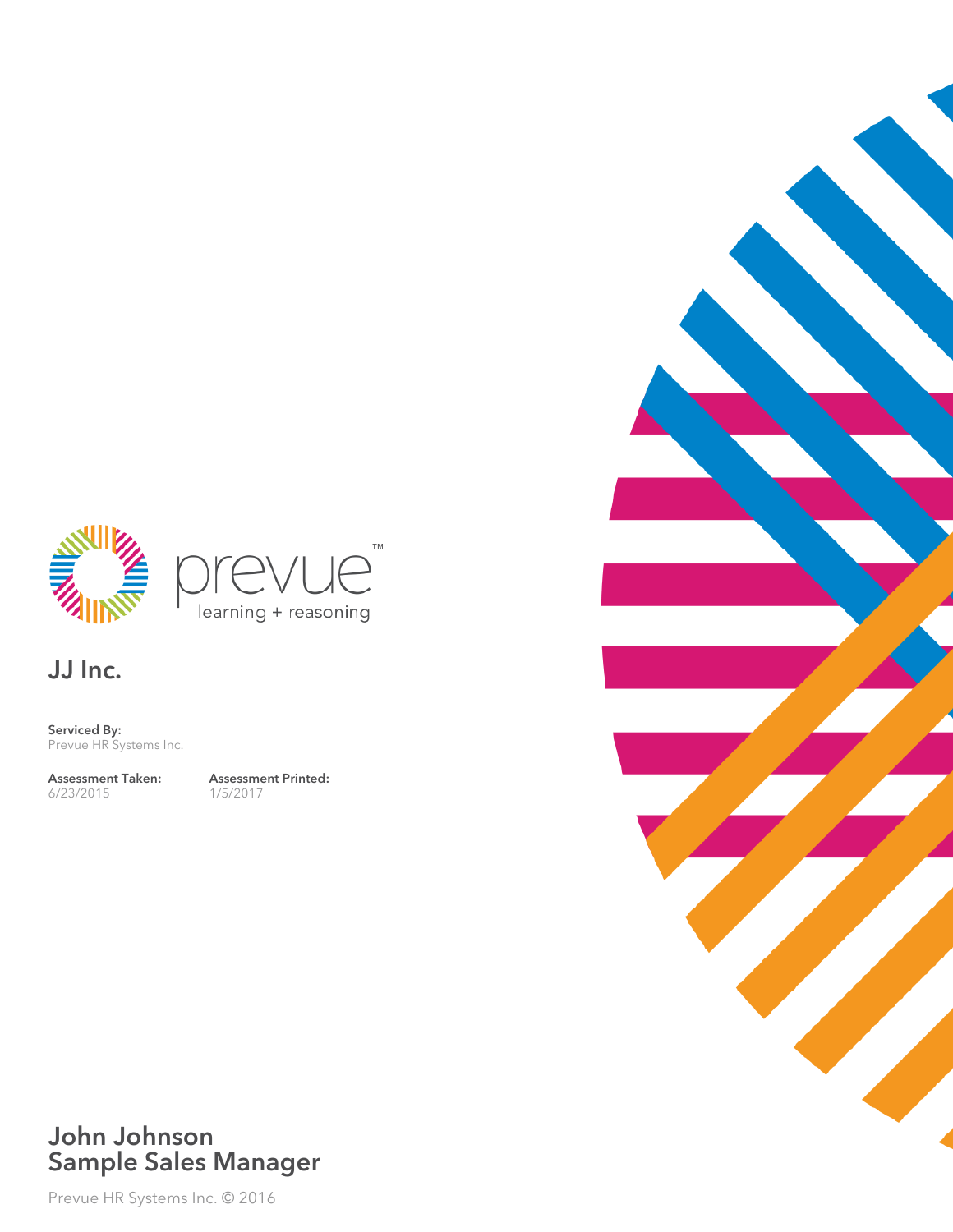## Table of Contents

| Part 1 | Understanding this Report<br>General information about this report, Prevue Assessments and Prevue Benchmarks.                                                                                    | 3              |
|--------|--------------------------------------------------------------------------------------------------------------------------------------------------------------------------------------------------|----------------|
| Part 2 | Learning and Reasoning Profile<br>John Johnson's Learning & Reasoning Profile and scores on the new Prevue Abilities<br>Assessments.                                                             | $\overline{4}$ |
| Part 3 | <b>Suggested Interview Questions</b><br>Interview questions to explore areas where John Johnson does not match the Prevue<br>Benchmark for the Sample Sales Manager position.                    | 5              |
| Part 4 | <b>Candidate's Strengths</b><br>Details of John Johnson's scores that fall on the benchmark for the Sample Sales<br>Manager position which highlights the strengths John brings to the position. | 7              |
| Part 5 | <b>Best Practice Information</b><br>Guidelines for using Prevue Assessments and understanding this report.                                                                                       | 8              |
|        |                                                                                                                                                                                                  |                |

Report Design Options Selected for this Report Report Family: Screening & Selection Type: Learning & Reasoning Report Scope: Abilities (WNS) Format: Comprehensive (from choice of Comprehensive, Summary, or Graph) Style: Management (from choice of Management, Sales, Customer Service or Other) Prevue Assessments presented in this report: Prevue Abilities Assessments that examine four cognitive Abilities scales

For more information about Prevue Assessments and design options for Prevue reports see www.prevuehr.com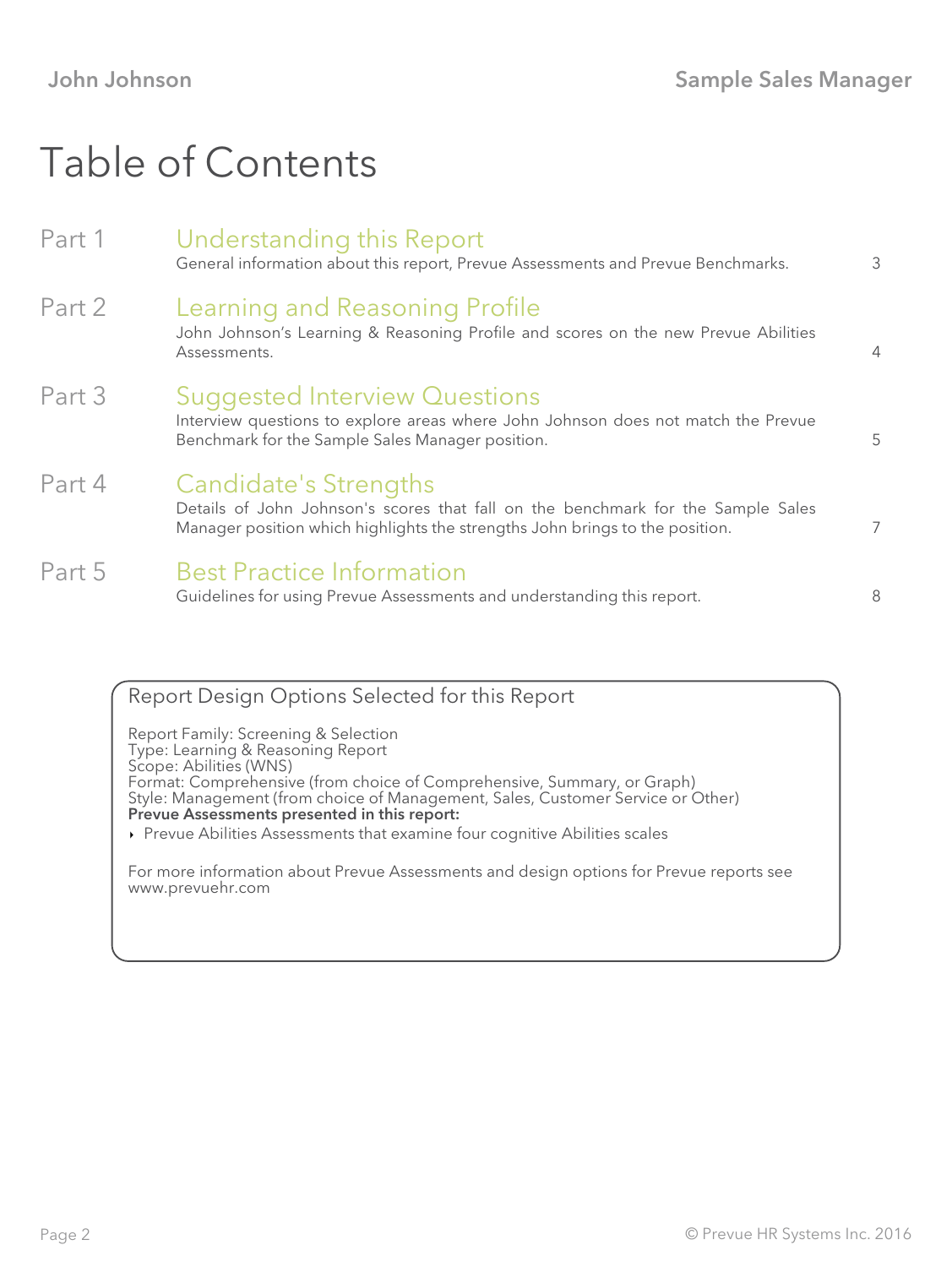## Part 1 - Understanding this Report

#### Introduction

The Prevue Learning & Reasoning Report provides important information about an individual's capacity to learn and use information, develop skills, solve problems and understand instructions. It examines four cognitive dimensions: General Mental Ability, Working with Numbers, Working with Words and Working with Shapes.

The Prevue Benchmark for the Learning & Reasoning Report is a profile of the preferred levels of mental abilities for the Sample Sales Manager position at JJ Inc.. This Benchmark has been scientifically designed with Prevue Assessment tools and customized by JJ Inc. management. The Benchmark shows the preferred range of score on the four mental abilities scales noted above.

#### Prevue Scores

The Prevue Results Graph on the next page shows John Johnson's 'sten' score on each of the Prevue Assessments scales considered in this report. A sten score is a candidate's score on a normal bell-shaped curve representing the general working population. The diagram below shows the normal bell curve divided into standard tenths ('standard tenths' is shortened to 'sten'). The diagram also shows the percentage of the general working population that will typically score in each sten.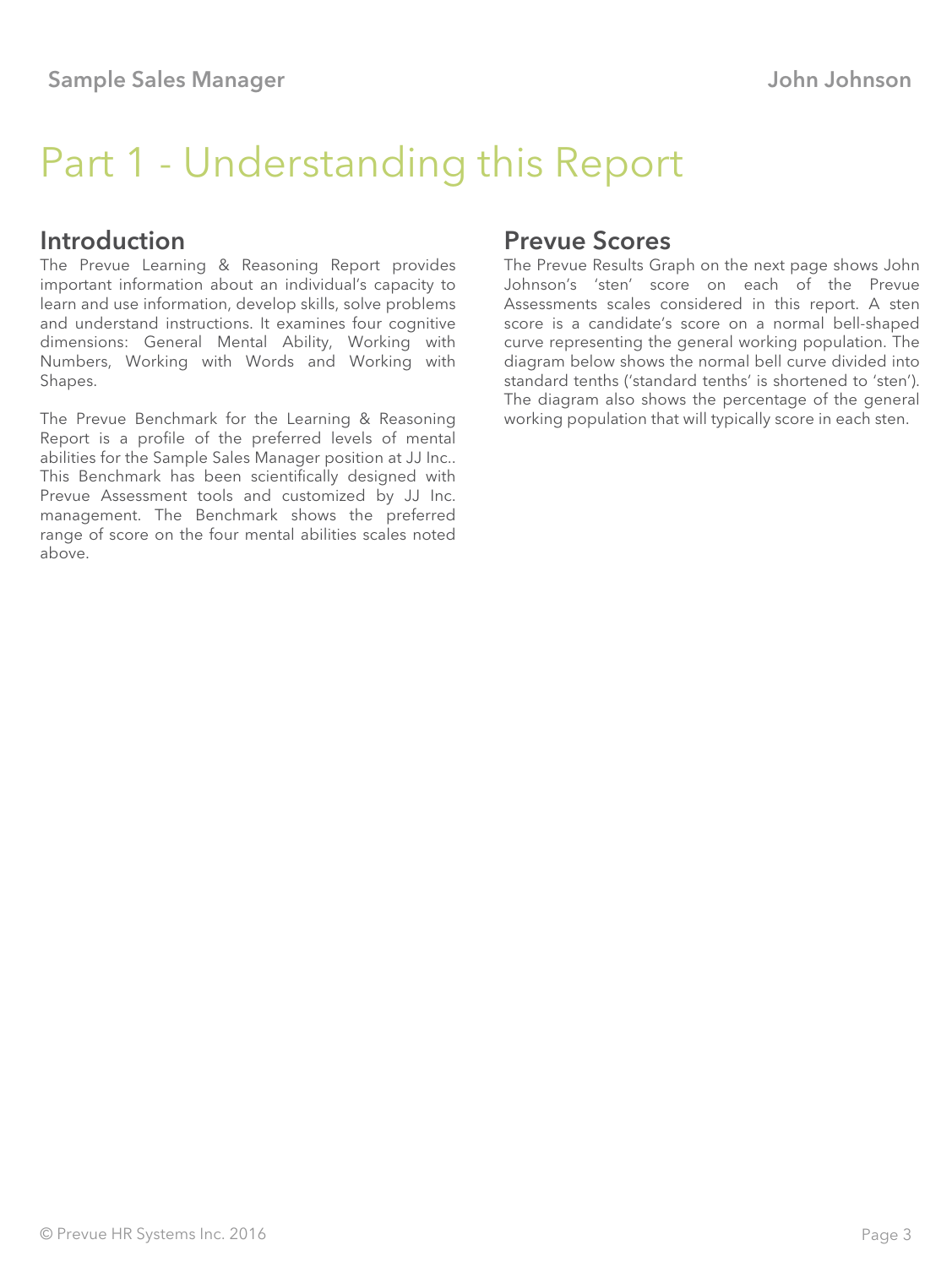

The Prevue Benchmark shows the preferred characteristics of an employee for a particular position. These characteristics are displayed as a range of desired sten scores on each scale. This range is shaded and forms the benchmark for the scale. The candidate's assessment results are shown as circled numbers and compared to the shaded ranges. The Benchmark Suitability Score is derived from a formula analyzing the candidate's sten scores on the benchmark (circled score is inside the shaded range) versus those scores that are off the benchmark (circled score is outside the shaded range).

Example: The benchmark for the Diplomatic vs. Independent scale (shown above) is the shaded range of stens from 5 to 8. Scores 5,6,7 or 8 will be on the benchmark. Scores of 1,2,3,4,9 and 10 will be off the benchmark.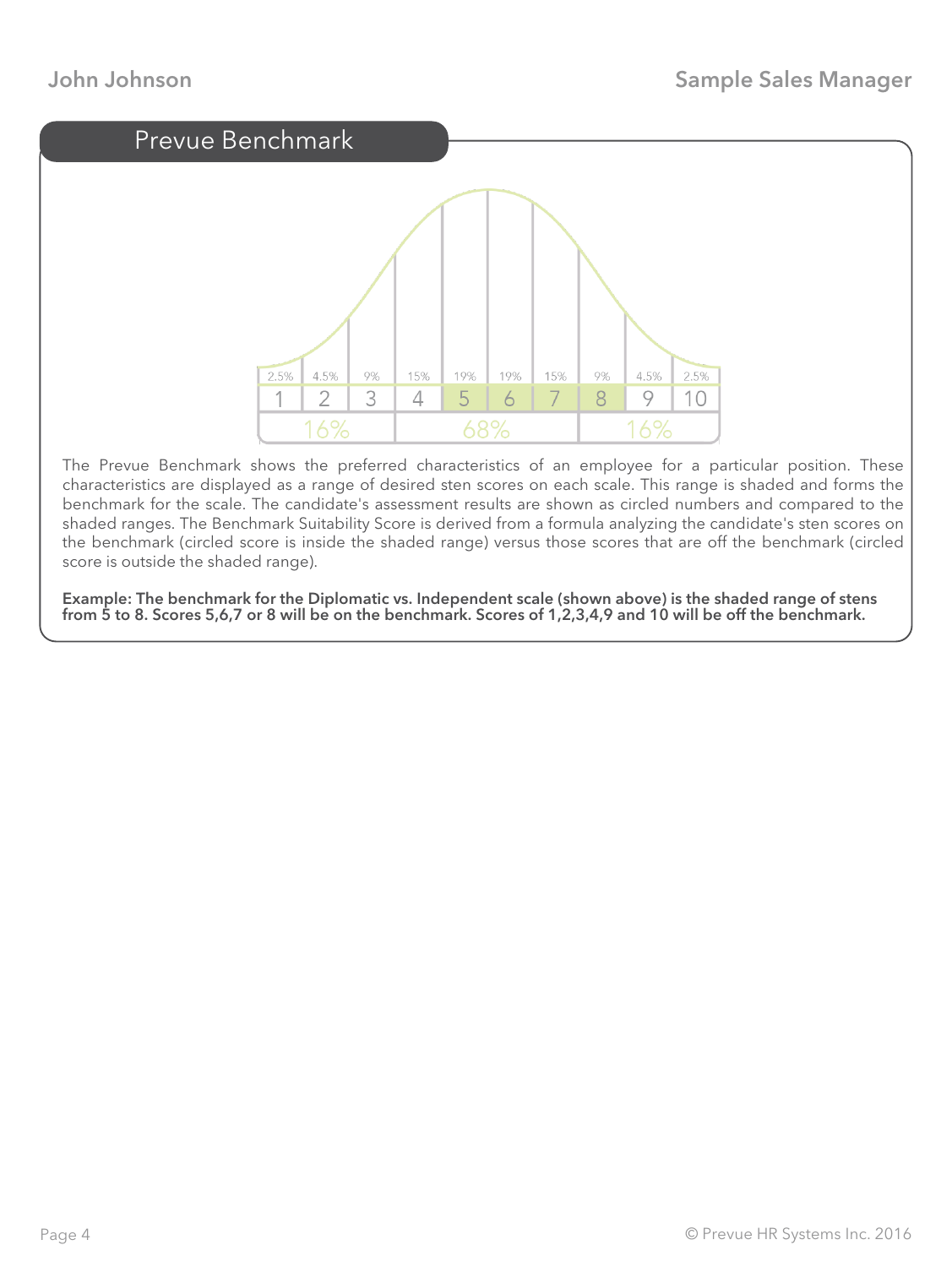# Part 2 - Learning & Reasoning Profile

#### Overview

This overview is based on comparing the candidate's scores on the four abilities scales noted below to those of the general working population. This comparison puts John Johnson's scores in an international context without regard to gender, race, age, nationality, or ethnic origin.

### Benchmark & Scores

The Prevue Benchmark illustrates the preferred level of abilities for the Sample Sales Manager position at JJ Inc.. The shadowed areas shown below graphically represent the Benchmark for each scale. The circled numbers are John Johnson's actual scores. The Benchmark Suitability score (shown below) is the candidate's overall rating based on the candidate's match to the Benchmark for the Sample Sales Manager position.



### Benchmark Suitability Score

The Benchmark Suitability Score quantifies John Johnson's overall fit to the benchmark for the Sample Sales Manager position. Note: John Johnson's Prevue Assessments results, including the Benchmark Suitability Score should comprise no more than one-third of the selection decision process. Refer to Best Practice Information for details.

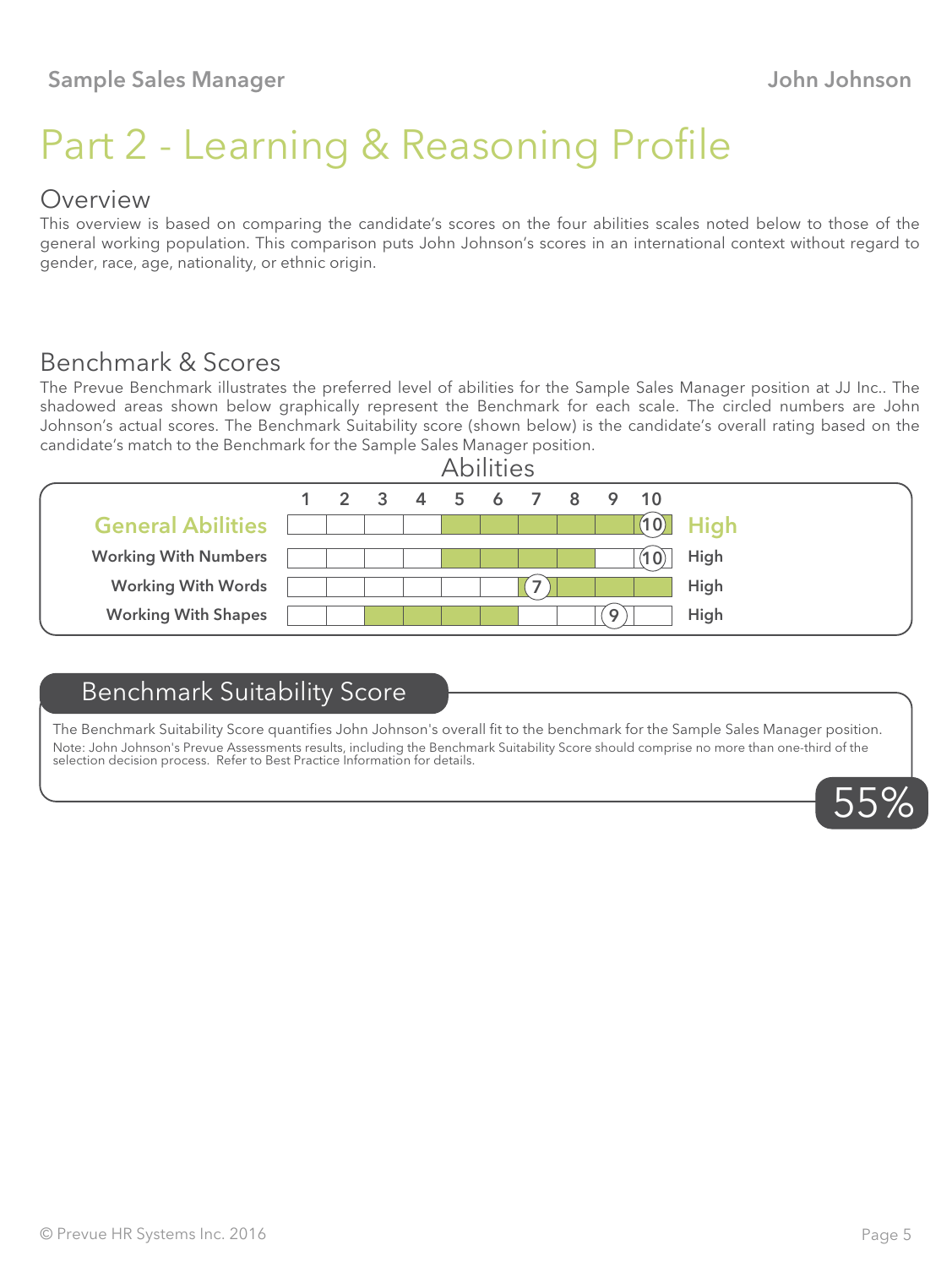### Interview Guide

### Part 3 - Suggested Interview Questions

#### Planning the Interview

Planning the interview requires identifying concerns about the candidate's work history, references and scores off the Prevue Benchmark for the Sample Sales Manager position. Use the available candidate information plus this report to structure the interview and make the best hiring decision.

This section provides suggested interview questions to address the following:

First to examine those areas where John Johnson's score did not fall on the benchmark for the position.

You should customize the interview questions as needed for this position at JJ Inc..You may wish to take a copy of Part 3 to have it available for the interview.

### Scores off the Benchmark

John Johnson's scores fell off the Benchmark for the following scales. This indicates that the candidate could encounter challenges in these areas. Review each score description set out below and consider the suggested interview questions. The more distant the score is from the benchmark for a scale the more important it is for you to probe these areas.



John Johnson is above the given benchmark and shows an excellent ability for Working with Numbers. This is likely to translate to fast, accurate performance for any tasks requiring arithmetic skills and number recognition. These could include budgeting, estimating costs and staffing for projects, effective use of statistics, and trend-spotting based on numeric data. There should be full competence for numerical work in the Sample Sales Manager position.

- 1. The Sample Sales Manager position currently offers limited application for your excellent numerical ability. Will this affect your job satisfaction? How will you deal with limited opportunities to work with numbers on the job?
- 2. If number tasks are infrequent or not challenging, how will you apply your superior numerical ability?

#### Your Comments: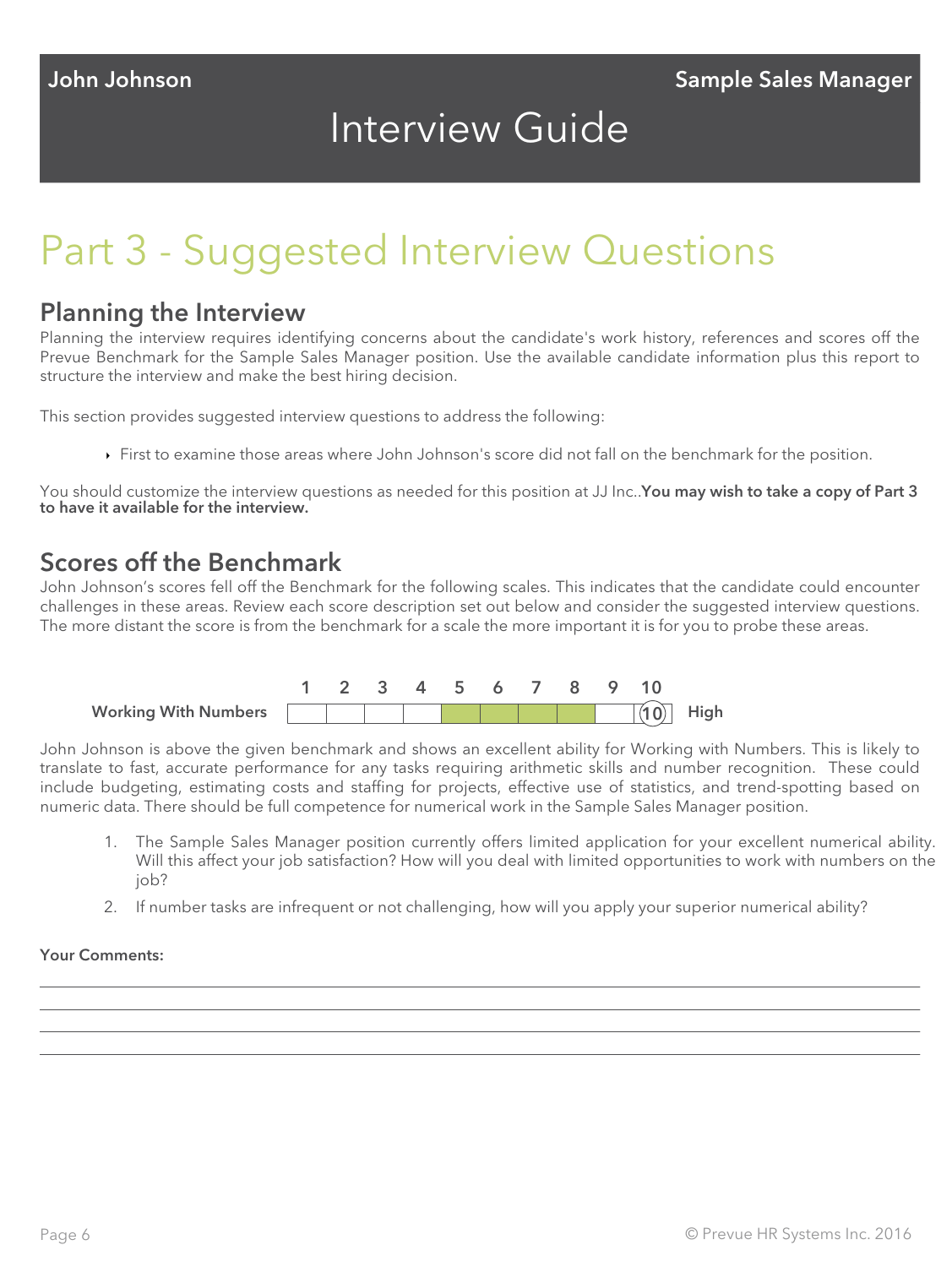| John Johnson<br><b>Sample Sales Manager</b> |  |  |  |  |  |  |  |                      |  |  |      |  |
|---------------------------------------------|--|--|--|--|--|--|--|----------------------|--|--|------|--|
|                                             |  |  |  |  |  |  |  | 1 2 3 4 5 6 7 8 9 10 |  |  |      |  |
| <b>Working With Shapes</b>                  |  |  |  |  |  |  |  |                      |  |  | High |  |

John Johnson is above the given benchmark and has exceptional ability for Working with Shapes. In the elite group of management personnel for spatial accuracy and learning speed, this candidate is likely to work well with graphs, charts, and icons and can easily relate diagrams to actual objects and events. This first-rate ability implies full proficiency for spatial tasks in the Sample Sales Manager position.

- 1. The Sample Sales Manager position currently offers limited application for your exceptional spatial ability. Will this affect your job satisfaction? How will you deal with limited opportunities to work with shapes on the job?
- 2. If work with shapes is infrequent or not challenging, how will you apply your excellent spatial ability?

#### Your Comments: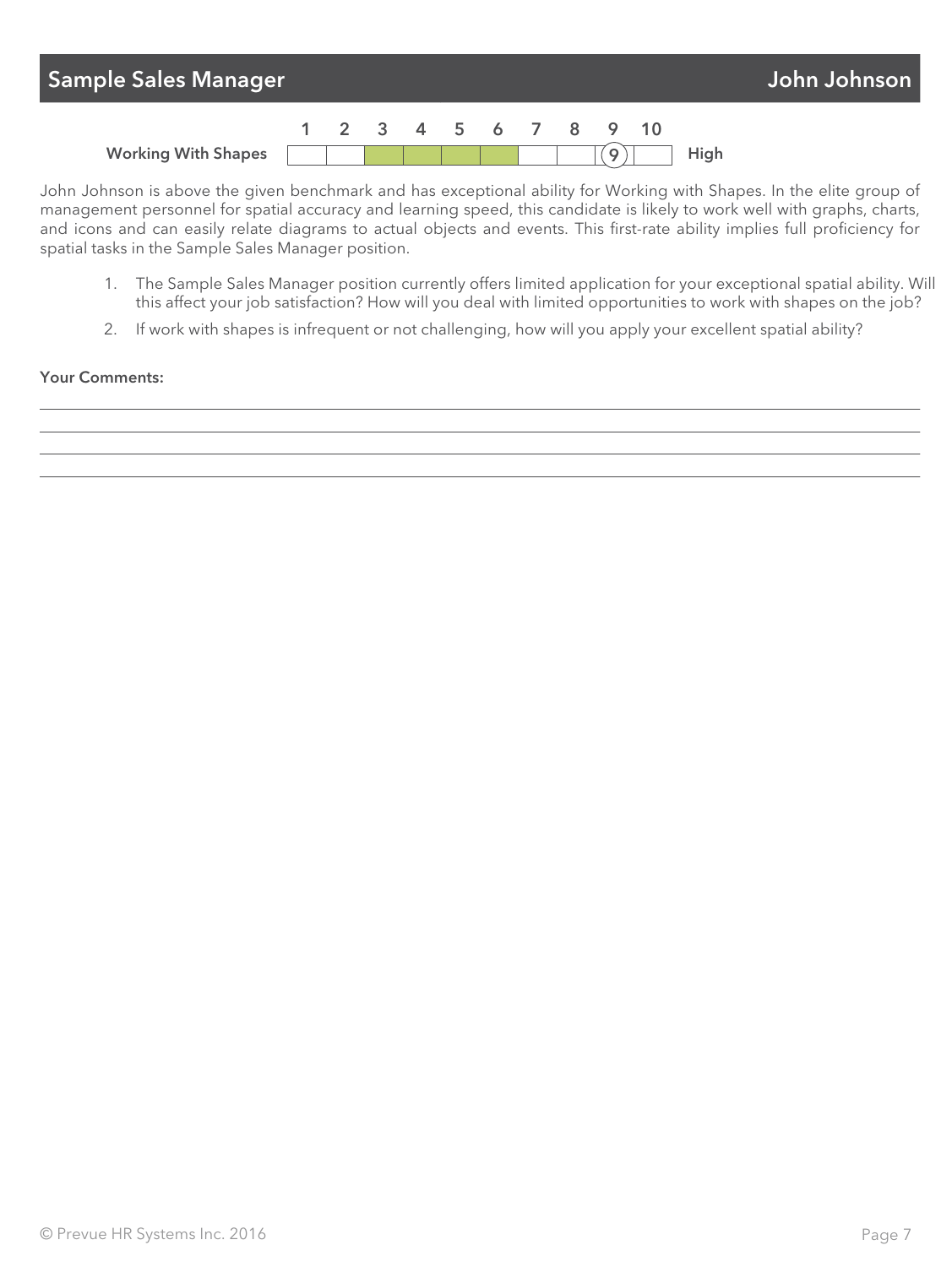### Part 4 - Candidate's Strengths

John Johnson has matched the Sample Sales Manager position for the following dimensions of learning and reasoning. This candidate can build on these strengths to improve overall job performance.

### General Abilities

This score is at the highest level of General Ability. John Johnson is quicker and more accurate in reasoning skills than most. He is generally quick to learn and can absorb new information easily. Mr. Johnson is likely to be very efficient and able to deal well with change in his working requirements and under conditions of high mental workload.  $(10)$ 1 2 3 4 5 6 7 8 9 10

### Working With Words

Mr. Johnson is talented in using language as a vehicle for reasoning and problem solving. He demonstrates a good level of speed and accuracy when dealing with written language.

| $\sim$ | - 2 | $\sim$ 5 |  | u. |  |
|--------|-----|----------|--|----|--|
|        |     |          |  |    |  |